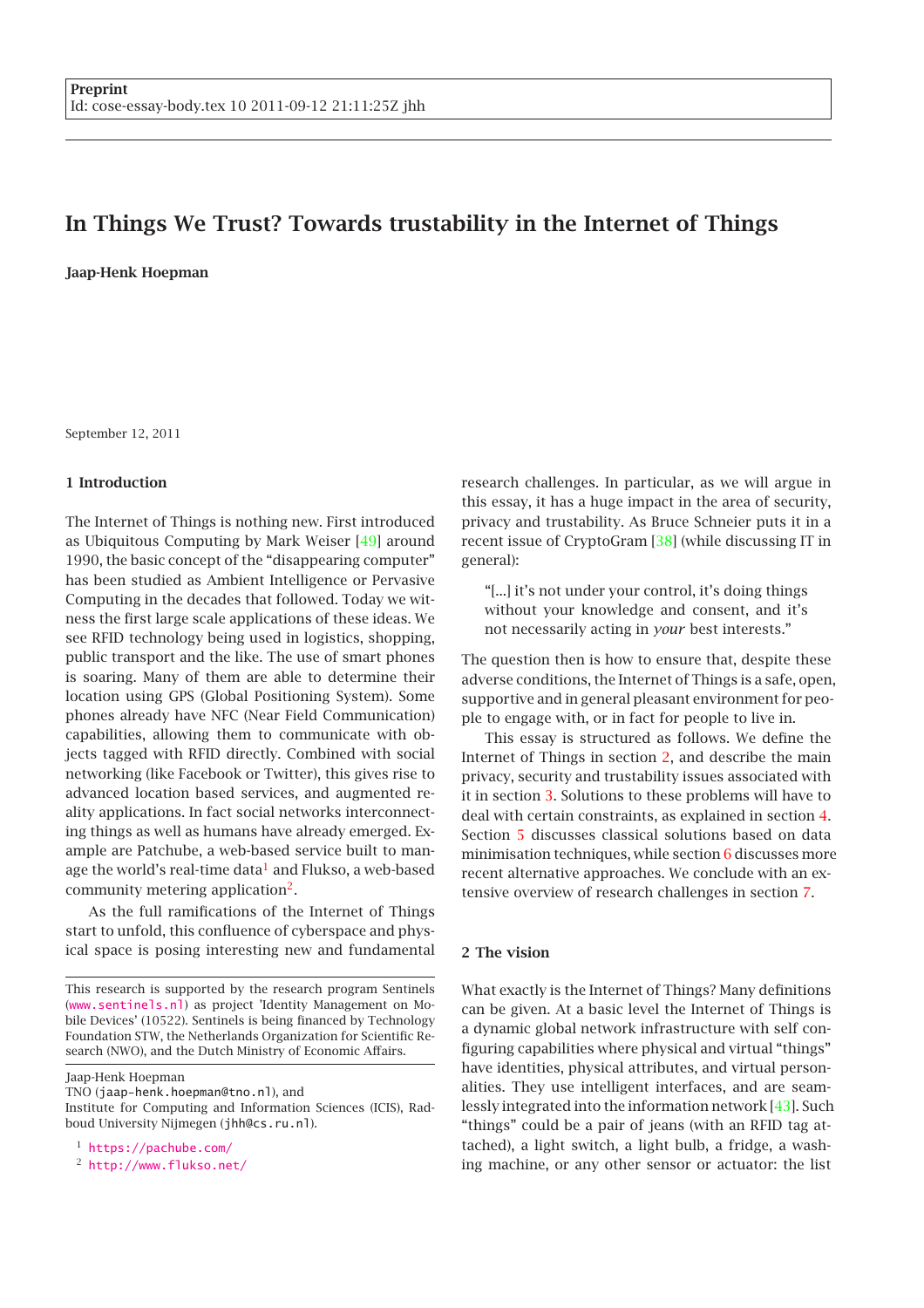of things is basically endless. All these things become first class members of the Internet, sharing their data with the world, and using the world's data for their own purposes.

Far more interesting is the envisioned applications of the Internet of Things to realise the Ambient Intelligence (AmI) concept. This concept

…provides a vision of the Information Society future where the emphasis is on user friendliness, efficient and distributed services support, userempowerment, and support for human interactions. People are surrounded by intelligent intuitive interfaces that are embedded in all kinds of objects and an environment that is capable of recognising and responding to the presence of different individuals in a seamless, unobtrusive and often invisible way. [\[16\]](#page-7-1)

In an ambient intelligence world created using the Internet of Things, devices work in concert to support people in carrying out their everyday life activities, tasks and rituals in easy, natural ways using information and intelligence that is hidden in the network connecting these devices [\[1,](#page-7-2)[23,](#page-7-3)[20\]](#page-7-4).

Applications of Ambient Intelligence have been proposed in a wide variety of areas, like housing (home automation, smart washing machines), smart cities (sustainability and energy conservation), mobility (traffic management systems, congestion control, support for multimodal transport, public transport ticketing), commerce (inventory management, marketing and advertising, store personalisation), education (digital libraries, digital museums), and health (self-treatment, long-distance monitoring) [\[16\]](#page-7-1) to name but a few examples.

The Internet of Things may change the way we perceive the world completely. For one thing, the world around us will start to perceive us as well [\[18\]](#page-7-5). The book you read may 'read' you as well. How will that influence our relationship with the things around us? How will that influence our own self image?

<span id="page-1-1"></span>2.1 Properties of the IoT

A pervasive system like the Internet of Things is characterised by the following system properties.

*Invisible by design* A pervasive system pervades the human environment, but resides in the periphery or our attention. Pervasive devices are not explicitly there; they do not take up space on your desk, but are often integrated into other common objects like windows, doors or walls. They may not have a direct user interface, and may have limited computing, storage and power resources.

- *Networked* Devices are interconnected by a seamless communication infrastructure, which is dynamic and massively distributed.
- *Many-to-many* Devices do not have a 1-to-1 relationship with a user. Where a laptop and a mobile phone are personal devices used by one user, pervasive devices are not restricted to one person as a user. One person can use many pervasive devices, and one pervasive device can be used by many persons.
- *Always on* Devices are always active, it is not necessary to first actively switch them on before any interaction can be had with the system.
- *Distributed* The computing intelligence and effort of a pervasive system is not restricted to one device but is the combined computing effort of multiple devices. Pervasive systems are comprised of widely heterogeneous devices, and show emergent behaviour.
- *Context-aware* Pervasive systems have some knowledge of their context. They may, for example, be aware of other pervasive devices in their vicinity, or they may be able to measure location or temperature.
- *Adaptive/spontaneous/autonomic* The information retrieved from sensors is used by a pervasive system to adapt its behaviour. This adaption is spontaneous, meaning that it is not triggered by a user pushing a button, but by more implicit actions of somebody, like for example entering a room.
- *Natural human interface* A pervasive system has an intuitive human computer interface. People should not need to think about how to interact with the system, as this should be natural, e.g. through speech, touch or movement.

With this understanding of the Internet of Things and its properties, we are ready to discuss the potential problems with the Internet of Things, and possible approaches to mitigate these problems.

## <span id="page-1-0"></span>3 The problem

The vision of the Internet of Things outlined above is certainly an attractive one. However, the very same components used to build this vision can also be used to create a totally different future. To prevent this vision to become our worst nightmare, basic guarantees have to be implemented that will protect our privacy and will maintain security. This will not happen without considerable effort, for the current trend in IT is detrimental to security and privacy. As Schneier puts it [\[38\]](#page-7-0): "the boundary between inside and outside disappears (*deperimeterization*), data is increasingly stored and treated in the cloud (*decentralization*), general purpose computer is replaced by special purpose devices (*deconcen-*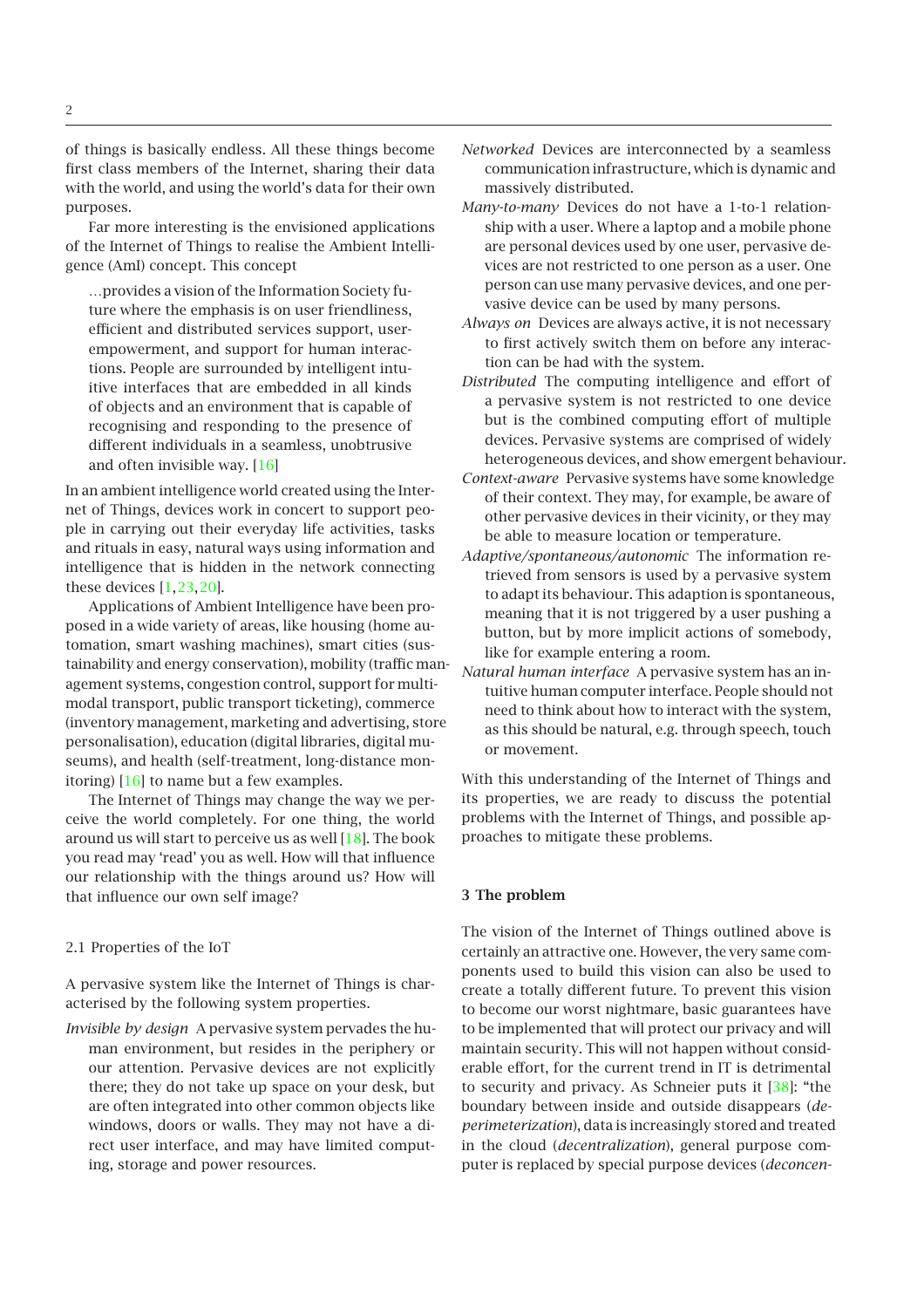*tration*), and smart software and devices will increasingly do things on our behalf (*depersonization*)". We will describe the main privacy, security and trustability issues below.

### 3.1 Privacy

In a world of sensors and actuators that surround us and support us in our day to day activities, privacy is obviously a big concern.

Privacy — sometimes loosely defined as the 'right to be let alone'  $[45]$  — is considered a fundamental human right in many societies. It is "essential for freedom, democracy, psychological well-being, individuality and creativity" [\[39\]](#page-7-6). Privacy has many dimensions (corporeal, relational, etc.), but for the purpose of this essay we focus on the data protection aspect of it. We wish to stress that data protection is not the same as keeping personal information confidential. Data protection laws and regulations are much broader. They determine the conditions under which businesses and governments are allowed to collect, process and use personal information (proportionality and subsidiarity). They empower citizens to determine how personal data about them is used even after it is collected by third parties. They allow them to be informed about the use of their personal information, and give them the right to correct personal information about themselves.

As a consequence, privacy protection in the Internet of Things [\[17,](#page-7-7)[25\]](#page-7-8) involves much more than data minimisation techniques like using pseudonyms and preventing data collection through proper access control. In fact, the vision of an Internet of Things that intelligently supports us in our day to day activities *needs* to collect large amounts of personal information…The challenge is to accommodate this need for personal data, while maintaining privacy guarantees.

## 3.2 Security

Serious integrity, authenticity, and availability concerns arise too in the Internet of Things.

Consider the use of RFID tags in supply chain management as an example. If the logistics of a company critically depends on the correct bookkeeping of items in stock through RFID tags, then inserting fake or wrong tags in the system can do serious damage. Radio interference or outright radio jamming may make inventory scanning impossible or highly inaccurate. Swapping tags on items in stock may allow customers to defraud store owners. Recent research even indicates

that (fake) RFID tags can be used to spread computer viruses [\[35\]](#page-7-9).

When the Internet of Things expands to other application areas, like health care, smart grids, and the like, the Internet of Things itself becomes a critical infrastructure. This is especially the case when the nodes are not merely sensors but also actuators, whose actions control critical components. This imposes strong security requirements. Not so much regarding confidentiality (although this is a concern with respect to industrial espionage related to supply chain information), but the more so regarding integrity, authenticity, and availability of the Internet of Things [\[25\]](#page-7-8).

The issue also needs to be addressed at the management level. Who is in charge? And when something goes wrong, who is responsible? [\[16\]](#page-7-1) These questions are not so easily answered in a pervasive system like the Internet of Things where a single 'point of authority' is lacking.

#### 3.3 Trustability

An even more principal issue, that partly underlies the security and privacy problems associated with the Internet of Things, is that of trust, or rather, trustability. In sociology, trust is defined as follows [\[21\]](#page-7-10)

When an actor trusts another actor, she is willing to assume an open and vulnerable position. She expects the other to refrain from opportunistic behaviour even if there is the possibility to show this behaviour.

Often designers of ICT infrastructure assume (or rather *impose*) the need to trust the infrastructure by its users, because adequate privacy measures are missing, proper security is not guaranteed, and risks are not mitigated in any other way. A paradigm shift is needed away from this paternalistic 'trust us' implementation of the ICT infrastructure that surround us, to a more user-centric 'trustability' approach where the infrastructure allows the user to built up trust using personal tools and other means. We propose the following definition.

A system is *trustable*, if the risk of using the system for a particular purpose can be reliably estimated by the user using third party tools under her own control, and/or using third party data of her own choosing.

It is an interesting question how techniques from identity management (and solutions to its associated problems [\[2\]](#page-7-11)), and the trusted computing paradigm [\[30\]](#page-7-12) can be re-applied in this new context.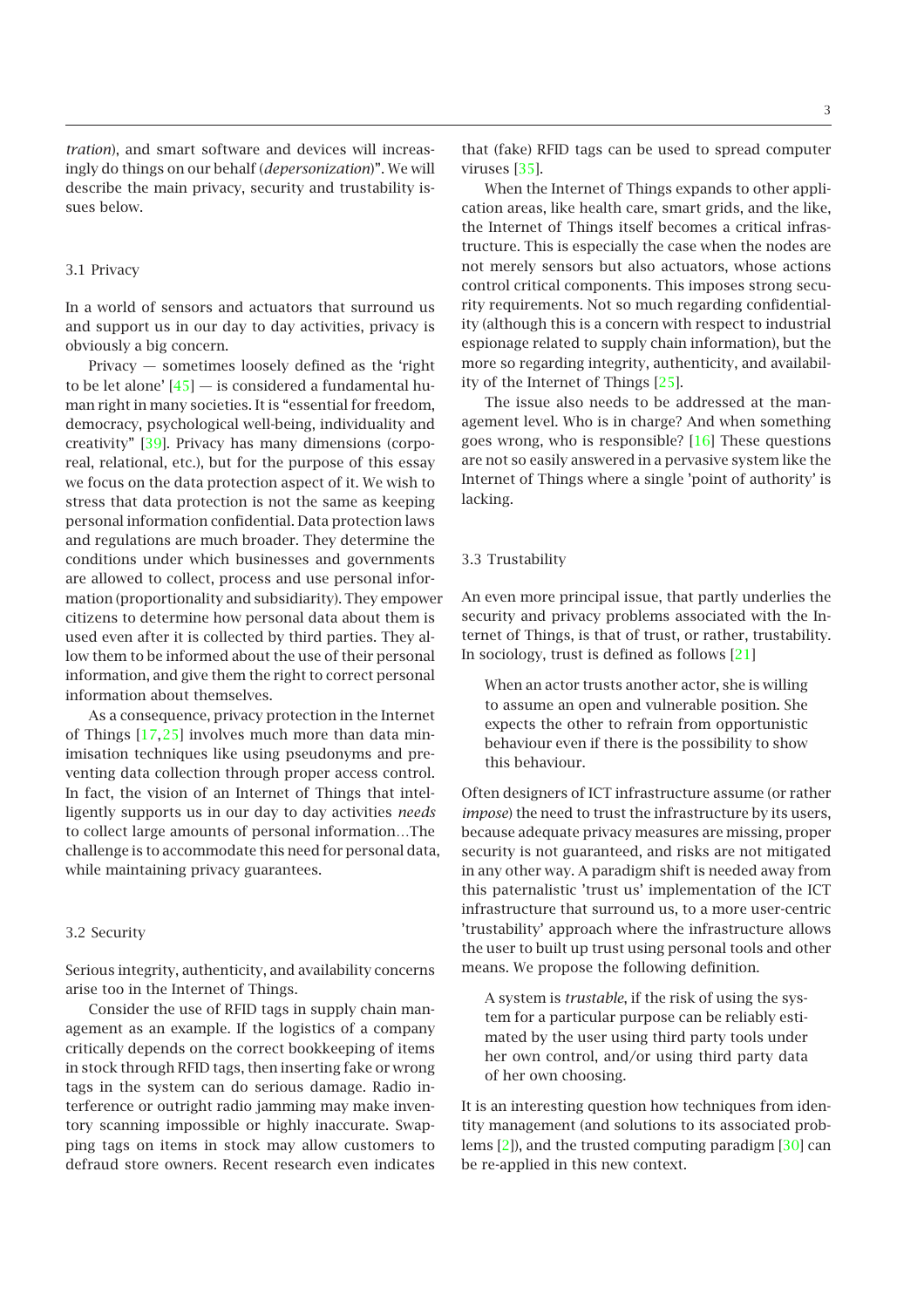#### <span id="page-3-0"></span>4 Constraints

The previous section has argued that strong privacy and security guarantees have to built in into the Internet of Things, in order to prevent disruptions in the scenarios outlined above. However, implementing these guarantees should not interfere with the realisation of the Internet of Things itself. This makes developing such guarantees an interesting research challenge, on which this essay will expound further. We note that the recommendation of the European Commission of May 2009 [\[14\]](#page-7-13) to kill RFID tags at the point-of-sale is a too disruptive in that respect: it strongly protects the privacy of the citizen, but makes it much harder to use RFID tags beyond the point-of-sale for all kinds of benevolent applications.

Classical security countermeasures and privacy enhancements do not apply to RFID due to their pervasiveness and limited computing power. Low cost RFID tags do not have the resources to perform any but the most primitive cryptographic operations, and their sheer number pose scalability problems. Similarly, new models, policies and assessment methodologies need to be developed: the linking of physical objects with the networked world through RFID, and the new possibilities for profiling, pose new security and privacy threats that are not captured by the current state of the art. Solutions are further constrained by the properties of a pervasive system listed in section [2.1.](#page-1-1)

#### <span id="page-3-1"></span>5 The past: data minimisation

Most research so far has focused on techniques to minimise data collection, by implementing certain forms of authentication and access control while respecting the resource constraints inherent to RFID based systems. We briefly review the state of the art in this area.

Early proposals use relabelling of tag identifiers [\[37\]](#page-7-14), or re-encryption techniques [\[26,](#page-7-15)[5,](#page-7-16)[19\]](#page-7-17) that randomly encrypt the identifier from time to time, so that it can only be recovered by authorised readers, while being untraceable for others.

Another approach is to implement some form of authentication between tag and reader, and to allow only authorised tags to retrieve the tag identifier. In a public key setting this would be easy, but RFID tags are generally considered to be too resource poor to accommodate for that. Therefore, several identification and authentication protocols using hash functions or symmetric key cryptography have been proposed [\[48,](#page-8-3)[13\]](#page-7-18). In particular, Ohkubo, Suzuki, and Kinoshita [\[34\]](#page-7-19) present a technique for achieving forward privacy in tags. This property means that if an attacker compromises a tag, i.e., learns its current state and its key, she is nonetheless unable to identify the previous outputs of the same tag. In their protocol, a tag has a unique identifier *idi*, that is changed every time the tag is queried by a reader. In fact, when queried for the *i*-th time, the tag responds with  $g(id_i)$  to the reader, and sets  $id_{i+1} = h(id_i)$  immediately after that. In both cases, if all readers are *on line*, connected with one central database, the readers can be synchronised and the response of a tag can be looked up immediately in the database<sup>[3](#page-3-3)</sup>. If not, or if synchronisation errors occur, a search over all possible (initial) identifiers (expanding hash chains) is necessary.

In a symmetric key setting the reader cannot know the identifier of the tag a priori, or obtain the identifier of the tag at the start of the protocol because of privacy concerns. One can give all readers and tags the same symmetric key, but this has the obvious drawback that once the key of one tag is stolen, the whole system is corrupted. To increase security, tags can be given separate keys, but then the reader must search the right key to use for a particular tag. The core challenge is therefore to provide, possibly efficient, trade offs and solutions for key search and key management. Molnar and Wagner  $[32]$  (see also  $[12]$ ) propose to arrange keys in a tree structure, where individual tags are associated with leaves in the tree, and where each tag contains the keys on the path from its leaf to the root. In subsequent work Molnar, Soppera, and Wagner [\[31\]](#page-7-22) explore ways in which the sub-trees in their scheme may be associated with individual tags. In another approach, Avoine, Dysli, and Oechslin  $[6,7]$  $[6,7]$  show how, similar to the the study of Hellman to breaking symmetric keys, a time-memory trade off can be exploited to make the search for the key to use more efficient. We note that none of these systems are practical for RFID systems where millions of tags possess unique secret keys.

We refer to Juels [\[25\]](#page-7-8) (and the excellent bibliography[4](#page-3-4) maintained by Gildas Avoine) for a much more extensive survey of proposed solutions, and [\[27\]](#page-7-25) for a more formal analysis of the privacy properties actually achieved by some of the proposed authentication protocols.

#### <span id="page-3-2"></span>6 Alternative approaches

Spiekermann *et al.* [\[40\]](#page-7-26) observe that although there are many protocols and proposals for limiting access to RFID tags (either by killing them completely or by requiring the reader to authenticate), few systems have

<sup>&</sup>lt;sup>3</sup> Note that the database can keep a shadow copy of  $id_i$  and hence can precompute the next expected value  $g(h(id_i))$ .

<span id="page-3-4"></span><span id="page-3-3"></span><sup>4</sup> <http://www.avoine.net/rfid/>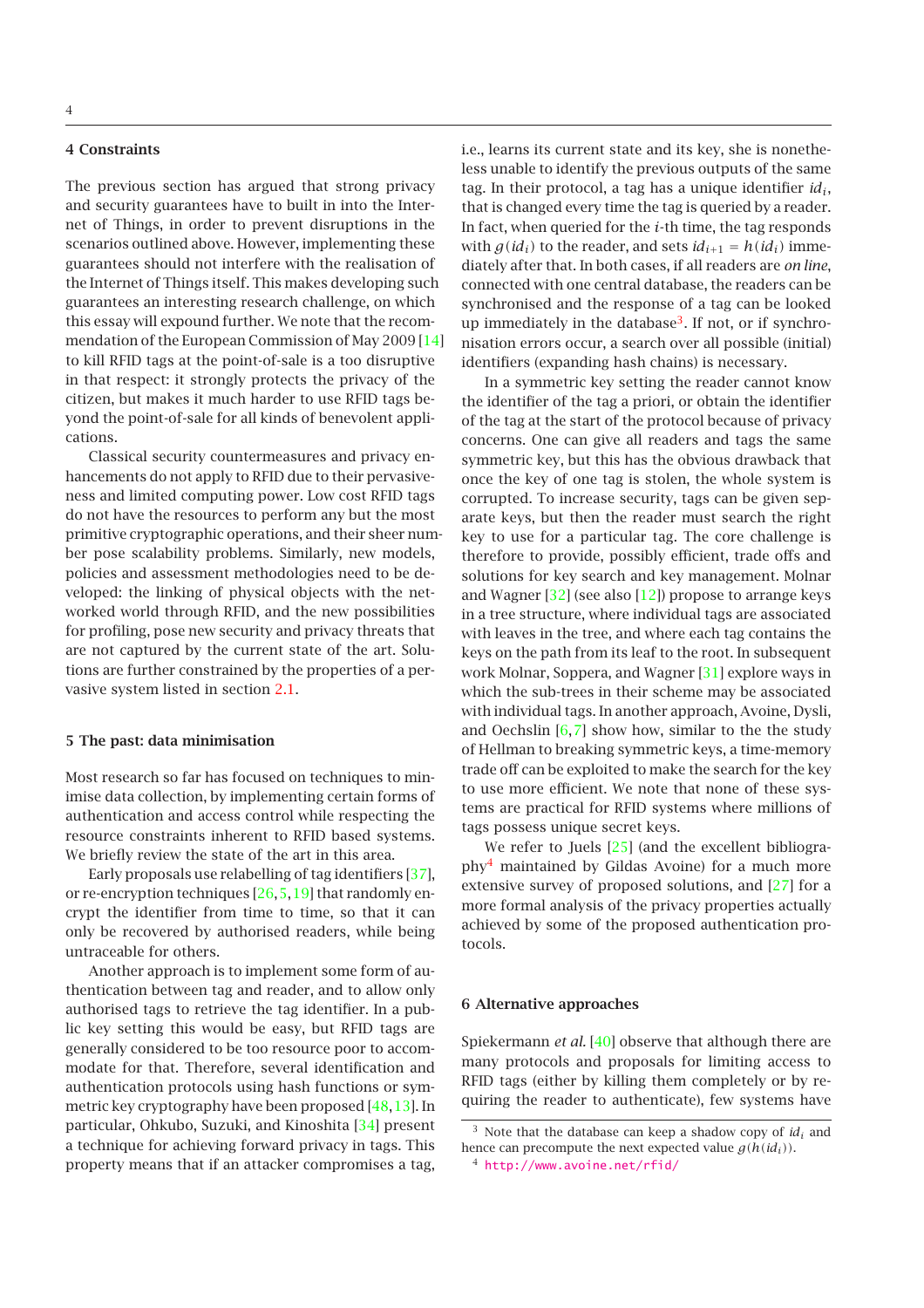been proposed that allow effective and fine grained control over access permissions. Recent research efforts have tried to bring the user back into control. Notable examples are agency tools like the RFID Guardian [\[36\]](#page-7-27) and the Privacy Coach [\[11\]](#page-7-28), as well as the "resurrecting duckling" [\[41\]](#page-7-29) principle of Stajano and Anderson.

## 6.1 Design philosophies

The "resurrecting duckling" [\[41\]](#page-7-29) security policy model of Stajano and Anderson is an example of a general design philosophy applicable to the Internet of Things, that aims to put the user in better control of the devices that he owns or the devices that surround him. The principle is based in analogy to the biological principle of *imprinting* discovered by Lorentz [\[29\]](#page-7-30), which describes the initial bonding process between hatched ducklings and their (supposed) parents. In this model a device is in two possible states: *imprintable* or *imprinted*. When imprintable, anyone can take ownership of the device. In doing so, the device becomes imprinted. Only the owner of an imprinted device may cause the device to 'die', bringing it back to its imprintable state (and resetting all other settings to default, essentially bringing the device back in a virgin, new-born, state). Additionally, an owner of a device may change security policies on the device, granting certain rights to other users. This allows an owner of a device to lend the device to another user, and delegate a subset of its power to this user.

More models like this need to be developed to better understand the nature of the Internet of Things.

#### 6.2 Agency tools

The RFID Guardian and the Privacy Coach can be classified as *agency tools*: tools that support the user to make choices and to impose those choices on the world [\[8\]](#page-7-31). Such tools put the user at the centre of the Internet of Things.

The RFID Guardian  $[36]$  is best understood as a personal firewall between the RFID tags carried by a user, and the world of RFID readers that surround the user. The user programs the RFID Guardian to grant or deny access to specific tags from certain readers, possibly depending on the current context. The RFID Guardian performs this task by selectively jamming radio signals if it detects a reader that tries to access a tag for which access is denied.

The Privacy Coach  $[11]$  puts the user in control in a different way. It is an application running on a mobile phone equipped with a reader that can read RFID 5

tags. Certain such NFC enabled phones are currently on the market. The Privacy Coach supports users in making privacy decisions when confronted with RFID tags on items they buy (or otherwise obtain). It functions as a mediator between customer privacy *preferences* and corporate privacy *policies*, trying to find a match between the two, and informing the user of the outcome.

The Privacy Coach itself does not block or prevent any privacy infringements. Instead, it stores the user privacy preferences in a profile on the mobile phone. Privacy policies associated with RFID tags are downloaded from a central database whenever the user scans such a tag using the NFC reader. Producers of goods tagged by RFID will similarly store the company privacy policy associated with these tags in a central database. Alternatively, consumer organisations may create such privacy policies for companies that do not provide these policies themselves.

#### <span id="page-4-0"></span>7 Future challenges

The remainder of this essay is devoted to describing the main research challenges ahead.

### 7.1 Privacy beyond data minimisation

Current approaches to protect our privacy focus on data minimisation. This is as counterproductive in the Internet of Things as it is in social networks: both only 'work' if you are willing to share your data. This is not to say that in order for the IoT to be useful, your personal data needs to be shared with *everybody*. Like in social networks, context separation [\[33\]](#page-7-32) will play an important role in the Internet of Things as well. But simply refusing to share your data with anybody will not be possible (although in certain cases, anonymity mechanisms may still be applicable).

This means that privacy enhancing technologies need to be developed that prevent the abuse of personal data once it is collected [\[22\]](#page-7-33), and that prevent the leakage of information from one context to the other (thus maintaining contextual integrity [\[33\]](#page-7-32)). Design philosophies, and derived design patterns, for the Internet of Things need to be developed that accomplish this. Moreover, a common privacy engineering practise based on these principles needs to be established. These privacy preserving approaches need to be applicable to heterogeneous sets of devices [\[43\]](#page-8-1), and need to be user friendly. This adds to the research challenge already present.

Several approaches can be followed to achieve this. One approach is to collect and maintain user profiles and preferences on a personal device held by the user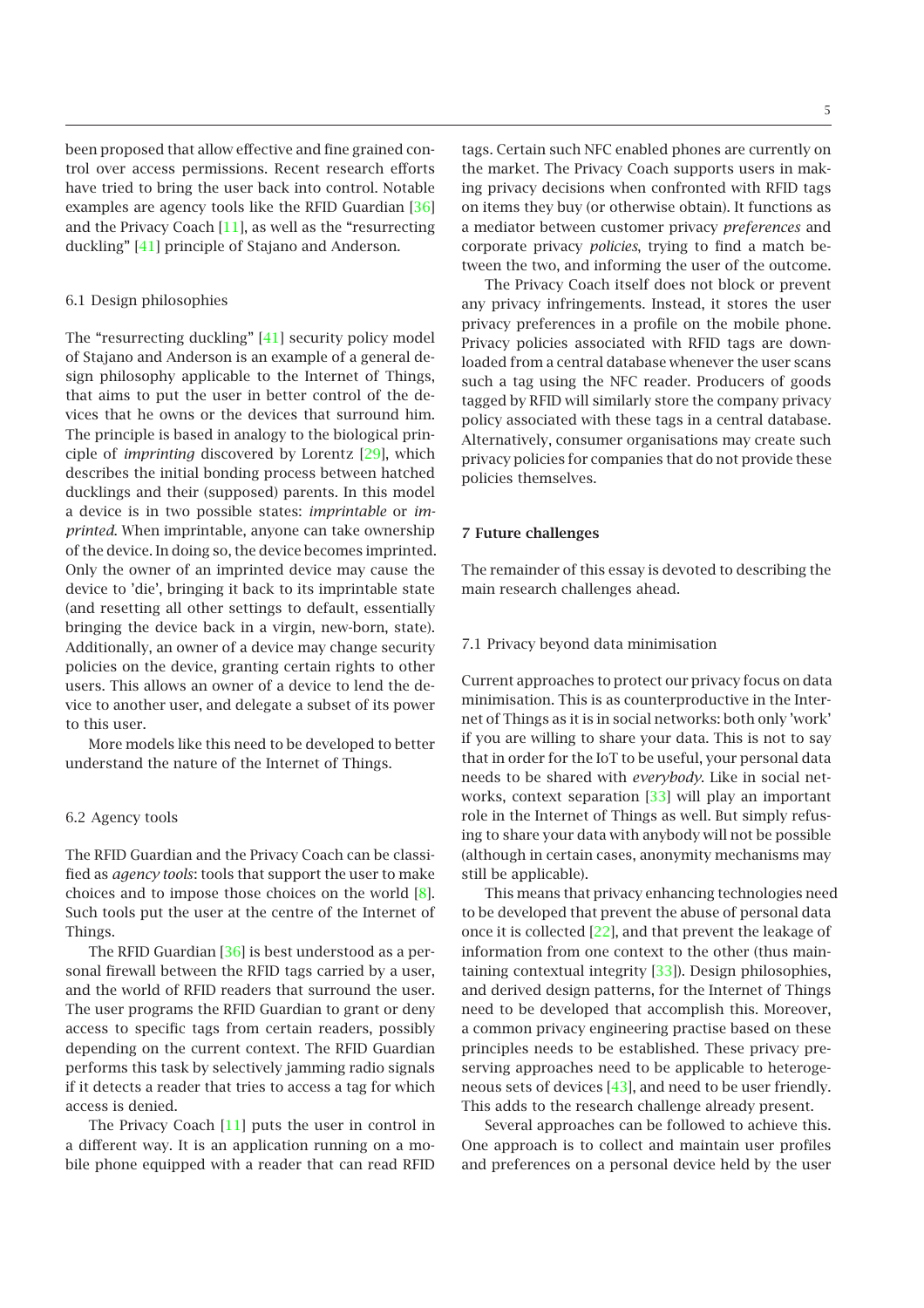(like a mobile phone) instead of by the infrastructure directly. The core data needed to make the ambient infrastructure intelligent is then still under control of the user. The infrastructure can query the user profile through standard interfaces provided by the personal device. In a way the personal device operates as a personal firewall. This approach is somewhat similar to recent studies into privacy enhanced profiling of website visitors. These techniques aim to implement targeted advertising on websites [\[3,](#page-7-34)[44\]](#page-8-4) without the usually associated privacy problem of collecting user profiles centrally.

Alternatively, user profiles can be split into many small parts and stored at many different, uncorrelated, locations. This can even be done in such a way that wrong information is encoded in some of these parts. The parts can be combined using secret sharing techniques. In case of wilfully distributing wrong information, the wrong data can be filtered out using majority voting and other fault tolerant techniques [\[24\]](#page-7-35) once all the parts (correct and incorrect ones) have been collected.

## 7.2 Security

The main security properties that are relevant for the Internet of Things are integrity, authenticity, and availability. These need to be achieved in an environment where the endpoints are mostly very resource constrained. Endpoints are typically tags, sensors and actuators, that need to be produced at the lowest possible cost (because a proper implementation of the Internet of Things will need so many of these nodes to be deployed). These endpoints have little memory, little processing power, and slow, short range and unreliable communication links. Security (and privacy) therefore need to be built upon resource efficient cryptographic primitives. This remains a challenging area of research.

Also, the Internet of Things will lack a single central authority. This calls for models for decentralised authentication [\[43\]](#page-8-1), including strategies for revocation and key-distribution in an ad-hoc fashion. In general, security measures need to support the conflicting requirements of multiple stakeholders (e.g., privacy protection versus accountability), in order to support multilaterally secure cooperations [\[47\]](#page-8-5), and should be designed in such a way that they can be used by casual users. This has to be achieved without the coordinating role of a central authority trusted by all stakeholders.

The same holds not only for devices. Reliability (or rather integrity) of the *data* collected by the Internet of Things and provided back to the users is also an issue. Open source data mining tools to verify the reliability of the data may help in this respect. An example of an area where this is especially important is health care applications of the Internet of Things where patients share data to crowd-source knowledge about their diseases, and subsequently use that data to improve their stan-dard over living<sup>[5](#page-5-0)</sup>. The diffusion of harmful and unsubstantiated knowledge and information is a real possibility. However, experiences with similarly crowd-sourced knowledge bases like Wikipedia suggest that in an open system, malicious knowledge tends to gradually be muted out [\[42\]](#page-7-36).

We note that security can also *benefit* from the existence of an Internet of Things. Through the IoT it is much easier to reliably collect information about the context in which a certain actor tries to access a certain resource. The current location of the user, whether the user is alone in the room, whether someone else is approaching, whether certain devices are or are not in the vicinity: all these aspects can be determined. This allows us to specify much more fine grained access conditions, that can still be fulfilled given a much richer data set at the time the resource is accessed.

#### 7.3 Establishing trustability

Establishing trust in the Internet of Things should go beyond the mere user perception side of the issue, but instead focus on measurable ways to establish trustability, and on tools to support this. Trustability aims to answer questions like: How well does the infrastructure safeguard the data you entrust to it? What are the future consequences of its use? How clearly and openly do infrastructure providers advise you of your rights and responsibilities? What guarantees of future reliability and availability does the infrastructure give you?

Very few of these tools exist to help the user to determine the trustability of the infrastructure it is engaging in. The issue is much more complex than simply determining whether a certain public terminal is authentic before entering your PIN code on it [\[4\]](#page-7-37) (although certainly knowing the terminal is authentic helps to some extent). Methods based on direct anonymous attestation [\[10\]](#page-7-38) using Trusted Platform Modules (TPM) (that establish that a certain device is a known good state) are of limited value. The sheer heterogeneity of the devices that make up the Internet of Things make it impossible to enumerate all the good states each of these devices can be in. Moreover, because the IoT has no central authority, and as context matters, the question is who to turn to to tell you what a good state of a certain device is in the first place.

<span id="page-5-0"></span><sup>5</sup> cf. <http://www.patientslikeme.com/>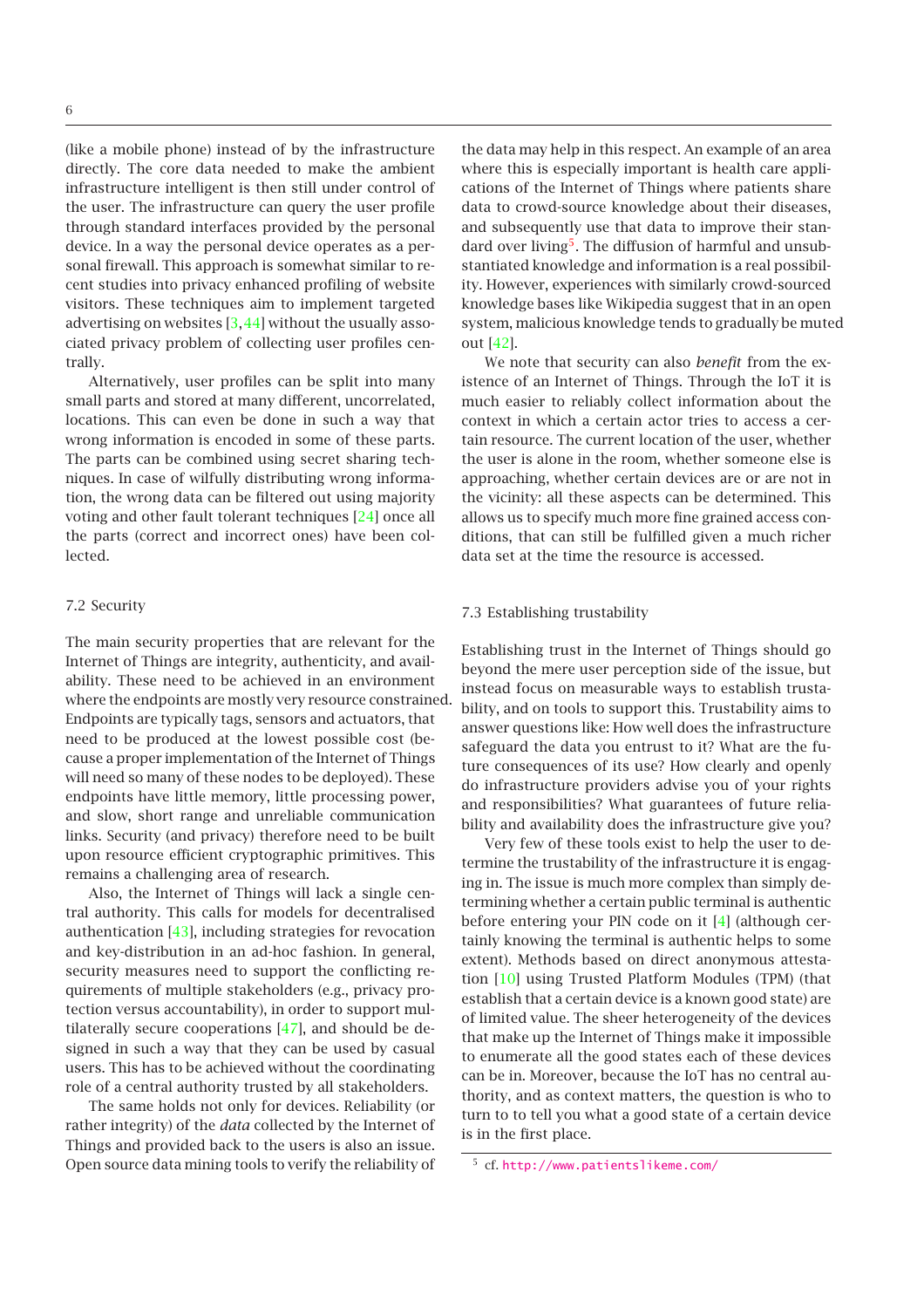Most importantly though, establishing trust is a process, a process that progresses over time in which users adjust their trust assessment in the devices and infrastructures they engage in with every transaction they perform with them. The use of personal, mobile, devices and applications (cf. [\[46\]](#page-8-6)) to support the user in this process need to be developed. These could for instance be used to predict the future consequences of current engagements with the Internet of Things (cf. [\[22\]](#page-7-33)). These ideas could build upon the results obtained in the Smart Products<sup>[6](#page-6-0)</sup> project that aim to embed "proactive knowledge" into the IoT and consider e.g. usability and security in access control mechanisms based on machine learning techniques to make the configuration of the IoT manageable by casual users.

Transparency is a key factor in the aforementioned process. Transparency helps the user to assess the trustability of a party in a transaction. It also provides useful meta-information that is essential to establish the integrity of the data collected by the IoT. We therefore need to engineer built-in transparency for the IoT, and develop the concept of *transparency by design* similar to privacy by design.

#### 7.4 Governance

[...] the more autonomous and intelligent 'things' get, problems like the identity and privacy of things, and responsibility of things in their acting will have to be considered [\[43\]](#page-8-1).

Governance can be defined as "the use of institutions and structure of authority to allocate resources and coordinate or control activity in society" [\[9\]](#page-7-39). The three main stakeholders (government, the private sector and the civil society) should be represented in these institutions and structures of authority. But what these institutions should be and what this structure of authority should look like is currently unclear for the In-ternet of Things<sup>[7](#page-6-1)</sup>.

It is pretty much a chicken-and-egg problem.

Because there is no common view on the future and design of the Internet of Things, it is hard to define an appropriate governance for it. As particular case in point, it has been observed that things are bound to physical locations. It is therefore foreseen that the Internet of Things will have a much more localised nature than the current Internet. In fact there may not even be a single Internet of Things. Instead, there may several networks of things, perhaps each using different

On the other hand, because of a lack of governance, there is no (visible and accountable) converging force that will slowly bring together the different views and designs for the Internet of Things. This lack of transparency and openness may have a negative impact on the acceptance of this new technology in our society. Especially because the consequences of this new technology are quite radical.

This chicken-and-egg problem has to be resolved, because governance cannot be retrofitted. The history of the development of the Internet itself may serve as an example. Even though the Domain Name System (DNS) works, for better or worse, from a technical perspective, it has severe legitimacy problems because of decisions made early on that did not foresee the development of the Internet as it is now. Trying to change the governance structure today proves to be very difficult because of vested commercial and governmental interests.

When setting up a governance structure care has to be taken not to overdo it. The very power of the Internet, that made it grow as fast as it did, is the almost 'anarchistic' nature of the underlying technology [\[28\]](#page-7-41). This has ensured that no single party can control the whole network, and that all types of traffic are treated equal.

## 8 Acknowledgements

I would like to thank the members of Council<sup>[8](#page-6-2)</sup> (Rob van Kranenburg, Erin Anzelmo, Cristiano Storni, James Wallbank, Tijmen Wisman) and the members of IFIP WG 11.2[9](#page-6-3) (Denis Trcek, Stefan Georg Weber, Igor Ruiz-Agundez) for their input to this essay.

## 9 Biography

Jaap-Henk Hoepman is senior scientist at the security group of TNO, the Dutch Organisation for Applied Scientific Research. He also holds an associate professor position at the Digital Security group of the Institute for Computing and Information Sciences of the Radboud University Nijmegen. He is chair of IFIP WG 11.2 on Pervasive Systems Security, and member of Council (a multidisciplinary think tank on the Internet of Things).

<span id="page-6-0"></span><sup>6</sup> <http://www.smartproducts-project.eu/>

<span id="page-6-1"></span><sup>7</sup> Private communication, from the Internet of Things Expert Group [\[15\]](#page-7-40)

<sup>8</sup> <http://www.theinternetofthings.eu>

<span id="page-6-3"></span><span id="page-6-2"></span><sup>9</sup> <http://www.cs.ru.nl/ifip-wg11.2>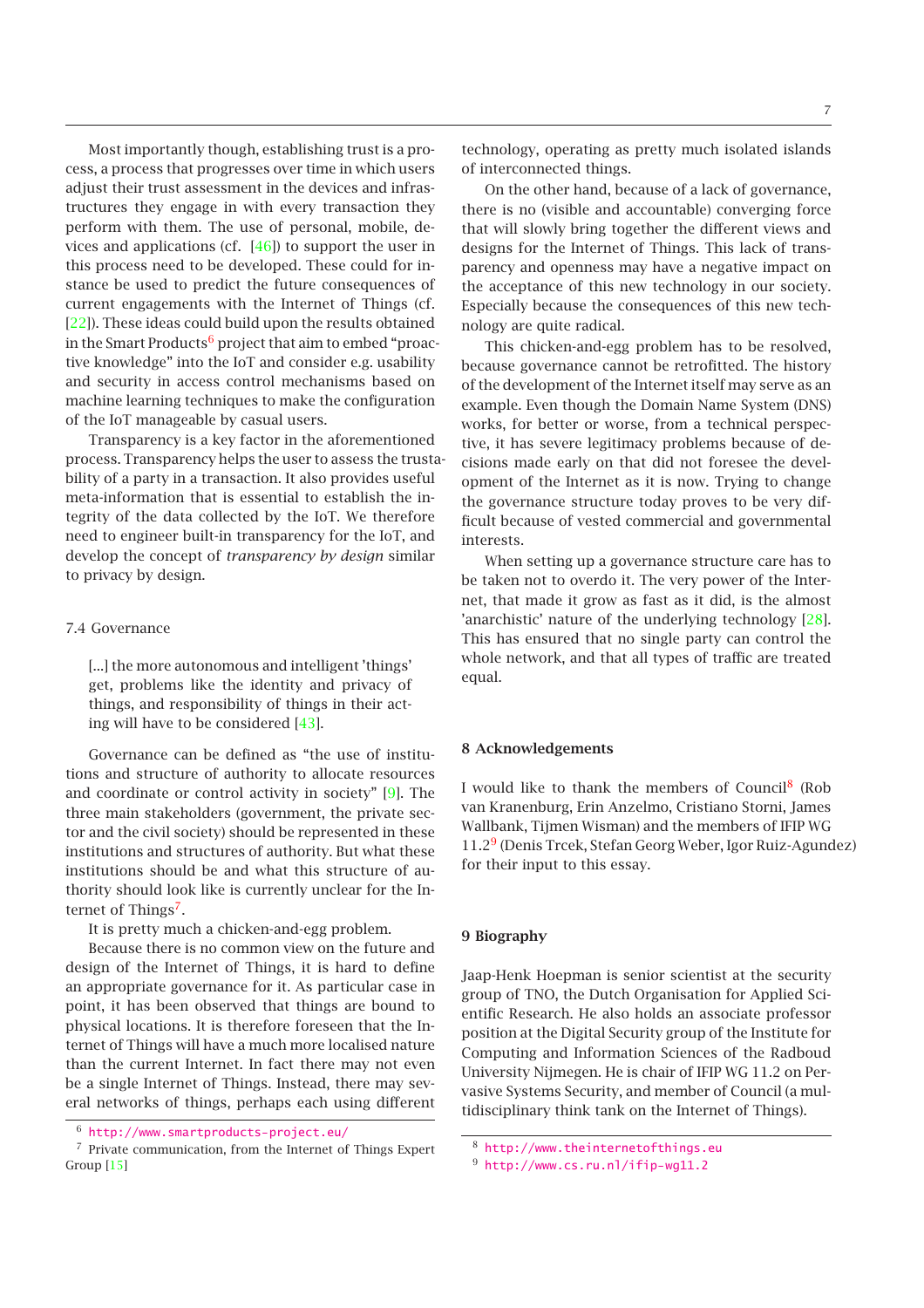#### <span id="page-7-2"></span>References

- 1. Aarts, E., Harwig, R., and Schuurmans, M. Ambient intelligence. In *The Invisible Future: The Seamless Integration Of Technology Into Everyday Life*, P. Denning, Ed. McGraw-Hill, 2001.
- <span id="page-7-11"></span>2. Alpár, G., Hoepman, J.-H., and Siljee, J. The identity crisis. security, privacy and usability issues in identity management, Jan. 2011. eprint CoRR cs.CR:1101.0427.
- <span id="page-7-34"></span>3. Androulaki, E., and Bellovin, S. M. A secure and privacypreserving targeted ad-system. In *Financial Cryptography Workshops* (2010), R. Sion, R. Curtmola, S. Dietrich, A. Kiayias, J. M. Miret, K. Sako, and F. Sebé, Eds., vol. 6054 of *Lecture Notes in Computer Science*, Springer, pp. 123–135.
- <span id="page-7-37"></span>4. Asokan, N., Debar, H., Steiner, M., and Waidner, M. Authenticating public terminals. *Computer Networks 31*, 8 (1999), 861–870.
- <span id="page-7-16"></span>5. Avoine, G. Privacy ussues in RFID banknotes protection schemes. In *6th CARDIS* (Toulouse, France, Sept. 2004), pp. 43–48.
- <span id="page-7-23"></span>6. Avoine, G., Dysli, E., and Oechslin, P. Reducing time complexity in rfid systems. In *Selected Areas in Cryptography* (2005), B. Preneel and S. E. Tavares, Eds., vol. 3897 of *Lecture Notes in Computer Science*, Springer, pp. 291–306.
- <span id="page-7-24"></span>7. Avoine, G., and Oechslin, P. A scalable and provably secure hash-based rfid protocol. In *PerCom Workshops* (2005), IEEE Computer Society, pp. 110–114.
- <span id="page-7-31"></span>8. BANDURA, A. Social cognitive theory: An agentic perspective. *Annual Review of Psychology 52* (2001), 1–26.
- <span id="page-7-39"></span>9. Bell, S. *Economic Governance and Institutional Dynamics*. Oxford University Press, Melbourne, Australia, 2002.
- <span id="page-7-38"></span>10. Brickell, E. F., Camenisch, J., and Chen, L. Direct anonymous attestation. In *ACM Conference on Computer and Communications Security* (2004), V. Atluri, B. Pfitzmann, and P. D. McDaniel, Eds., ACM, pp. 132–145.
- <span id="page-7-28"></span>11. Broenink, G., Hoepman, J.-H., van 't Hof, C., van Kranenburg, R., Smits, D., and Wisman, T. The privacy coach: Supporting customer privacy in the internet of things. In *Pervasive 2010 Conference Workshop on What can the Internet of Things do for the citizen?* (Helsinki, Finland, May 17 2010), pp. 72–81.
- <span id="page-7-21"></span>12. Dimitriou, T. A secure and efficient RFID protocol that could make big brother (partially) obsolete. In *PerCom* (2006), IEEE Computer Society, pp. 269–275.
- <span id="page-7-18"></span>13. Engberg, S. J., Harning, M. B., and Jensen, C. D. Zeroknowledge device authentication: Privacy & security enhanced rfid preserving business value and consumer convenience. In *2nd Ann. Conf. on Privacy, Security and Trust* (Fredericton, New Brunswick, Canada, Oct. 13–15 2004), pp. 89–101.
- <span id="page-7-13"></span>14. European Commission. Recommendation (2009/387/EC) on the implementation of privacy and data protection principles in applications supported by radio-frequency identification, May 2009.
- <span id="page-7-40"></span>15. European Commission. Decision (2010/c 217/08) setting up the expert group on the internet of things, Aug. 2010.
- <span id="page-7-1"></span>16. Friedewald, M., and Costa, O. D. Science and technology roadmapping: Ambient intelligence in everyday life (amilife). Tech. rep., JRC/IPTS - ESTO, 2003.
- <span id="page-7-7"></span>17. Garfinkel, S. L., Juels, A., and Pappu, R. RFID privacy: An overview of problems and proposed solutions. *IEEE Security & Privacy* (May June 2005), 34–43.
- <span id="page-7-5"></span>18. Gershenfeld, N. A. *When things start to think*. Henry Holt, 2000.
- <span id="page-7-17"></span>19. Golle, P., Jakobsson, M., Juels, A., and Syverson, P. F. Universal re-encryption for mixnets. In *RSA Conf.* (San Fransisco, CA, USA, Feb. 23–27 2004), LNCS 2964, pp. 163–178.
- <span id="page-7-10"></span><span id="page-7-4"></span>20. Greenfield, A. *Everyware: The Dawning Age of Ubiquitous Computing*. New Riders Publishing, 2006.
- <span id="page-7-33"></span>21. Hardin, R. *Trust & Trustworthiness*. Russell Sage Foundation, New York, 2002.
- 22. HILDEBRANDT, M. Behavioural biometric profiling and transparency enhancing tools. FIDIS Deliverable 7.12.
- <span id="page-7-3"></span>23. ISTAG. Ambient intelligence: from vision to reality. Tech. rep., ISTAG, 2003.
- <span id="page-7-35"></span>24. Jalote, P. *Fault Tolerance in Dsitributed Systems*. Prentice Hall, 1994.
- <span id="page-7-8"></span>25. Juels, A. RFID security and privacy: A research survey. *IEEE Journal on Selected Areas in Communications 24*, 2 (2006), 381–394.
- <span id="page-7-15"></span>26. Juels, A., and Pappu, R. Squealing euros: Privacy protection in RFID-enabled banknotes. In *7th Int. Conf. Fin. Crypt.* (Guadeloupe, French West Indies, Jan. 27–30 2003), R. N. Wright, Ed., LNCS 2742, Springer, pp. 103–121.
- <span id="page-7-25"></span>27. Juels, A., and Weis, S. Defining strong privacy for RFID. In *5th Ann. IEEE Int. Cont. on Pervasive Computing and Communications Workshops – Pervasive RFID/NFC Technology and Applications (PerTec)* (2007), pp. 342–347.
- <span id="page-7-41"></span><span id="page-7-30"></span>28. Lessig, L. *Code and other laws of cyberspace*. Basic Books, 1999.
- 29. Lorenz, K. *Er redete mit dem Vieh, den Vögeln und den Fischen*. Borotha-Schoeler, Wien, 1949.
- <span id="page-7-12"></span>30. Mitchell, C. J., Ed. *Trusted Computing*. The Institution of Engineering and Technology, Nov. 2005.
- <span id="page-7-22"></span>31. Molnar, D., Soppera, A., and Wagner, D. A scalable, delegatable pseudonym protocol enabling ownership transfer of rfid tags. In *Selected Areas in Cryptography* (2005), B. Preneel and S. E. Tavares, Eds., vol. 3897 of *Lecture Notes in Computer Science*, Springer, pp. 276–290.
- <span id="page-7-20"></span>32. Molnar, D., and Wagner, D. Privacy and security in library rfid: issues, practices, and architectures. In *ACM Conference on Computer and Communications Security* (Washington D.C., USA, Oct. 25–29 2004), V. Atluri, B. Pfitzmann, and P. D. McDaniel, Eds., ACM, pp. 210–219.
- <span id="page-7-32"></span>33. Nissenbaum, H. Privacy as contextual integrity. *Washington Law Review 79*, 1 (Feb. 2004), 119–158.
- <span id="page-7-19"></span>34. Ohkubo, M., Suzuki, K., and Kinoshita, S. Efficient hashchain based rfid privacy protection scheme. In *International Conference on Ubiquitous Computing (Ubicomp), Workshop Privacy: Current Status and Future Directions* (2004).
- <span id="page-7-9"></span>35. Rieback, M. R., Crispo, B., and Tanenbaum, A. S. Is your cat infected with a computer virus? In *PerCom* (2006), IEEE Computer Society, pp. 169–179.
- <span id="page-7-27"></span>36. Rieback, M. R., Gaydadjiev, G., Crispo, B., Hofman, R. F. H., and Tanenbaum, A. S. A platform for rfid security and privacy administration. In *LISA* (2006), USENIX, pp. 89–102.
- <span id="page-7-14"></span>37. Sarma, S. E., Weis, S. A., and Engels, D. W. Rfid systems, security & privacy implications (white paper). Tech. Rep. MIT-AUTOID-WH-014, Auto-ID Center, MIT, Cambridge, MA, USA, 2002.
- <span id="page-7-6"></span><span id="page-7-0"></span>38. Schneier, B. Security in 2020. CryptoGram, Jan. 2011.
- 39. Solove, D. J. *Understanding Privacy*. Harvard University Press, 2008.
- <span id="page-7-26"></span>40. Spiekermann, S., and Evdokimov, S. Critical rfid privacyenhancing technologies. *IEEE Security & Privacy 11*, 2 (Mar.– Apr. 2009), 56–62.
- <span id="page-7-29"></span>41. Stajano, F., and Anderson, R. The resurrecting duckling: Security issues for ad-hoc wireless networks. In *Security Procotols, 7th Int. Workshop* (1999), B. Christianson, B. Crispo, and M. Roe, Eds., LNCS, pp. 172–194.
- <span id="page-7-36"></span>42. STORNI, C. Report on the "reassembling health workshop: exploring the role of the internet of things". *J. Participat Med.* (Sept. 27 2010), 2:e10.